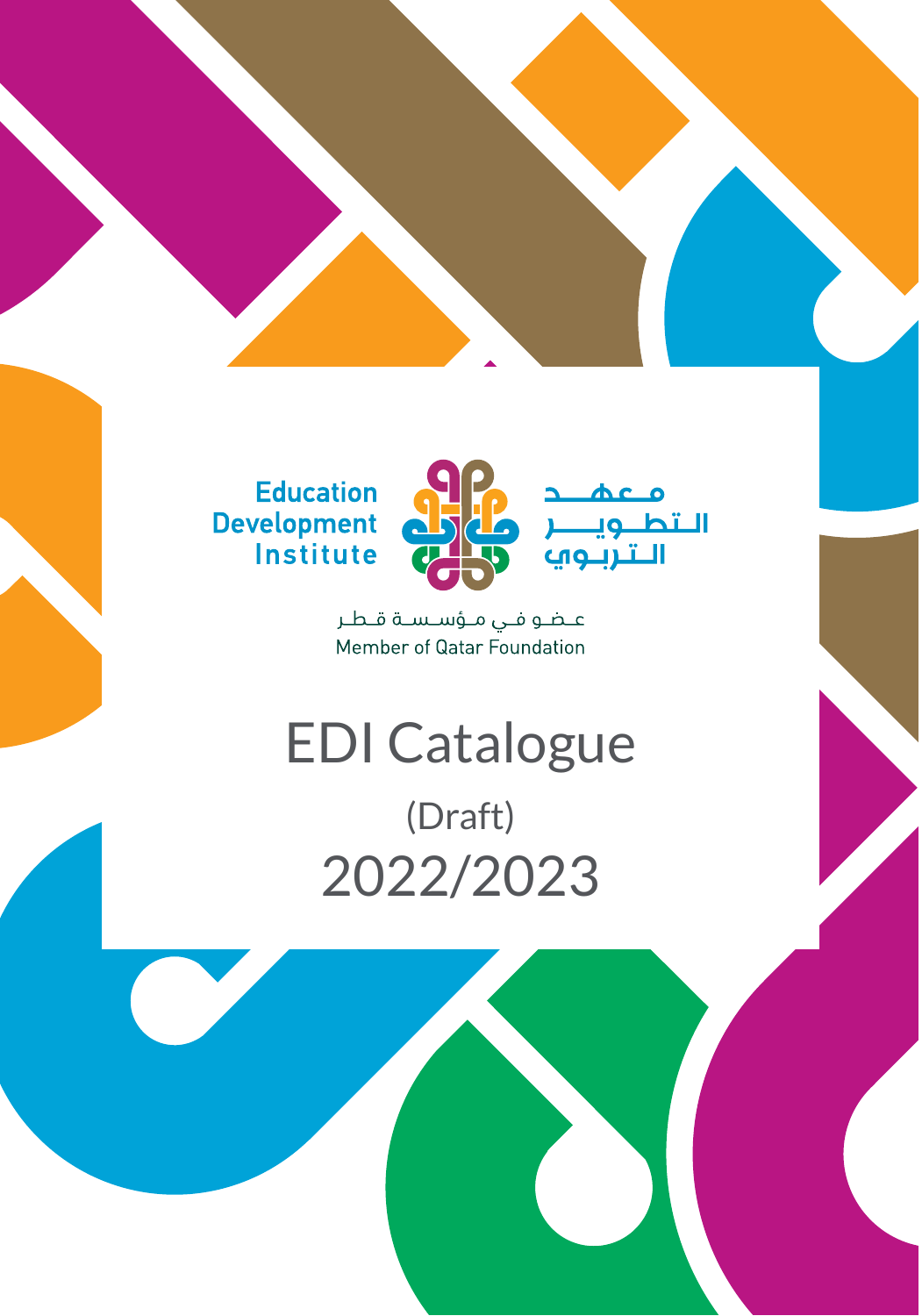

| <b>About The Education Development Institue</b>         |    |    |
|---------------------------------------------------------|----|----|
| <b>Personalized Programs</b>                            |    | 04 |
| <b>International Baccalaureate (IB) Workshops</b>       |    | 05 |
| <b>Conferences</b>                                      |    | 08 |
| <b>Growing Learning Communities</b>                     |    | 09 |
| <b>Year Round Professional Learning</b>                 |    | 10 |
| <b>&amp;Leadership</b>                                  | 10 |    |
| <b>&amp;</b> Pedagogy                                   | 11 |    |
| <b>&amp; Inclusive Practices</b>                        | 12 |    |
| <del><i><b>&amp;</b></i> Research</del>                 | 13 |    |
| <b>&amp;Wellbeing</b>                                   | 14 |    |
| <b>&amp;H</b> Ed Tech                                   | 15 |    |
|                                                         | 15 |    |
| <u> ※Students</u>                                       | 16 |    |
| <b>Asynchronous Professional Learning Opportunities</b> |    |    |

To know more about our professional learning services and see our latest updates, visit our website [edi.qa](http://edi.qa) or email us at [eventspd@qf.org.qa](mailto:mailto:eventspd%40qf.org.qa?subject=)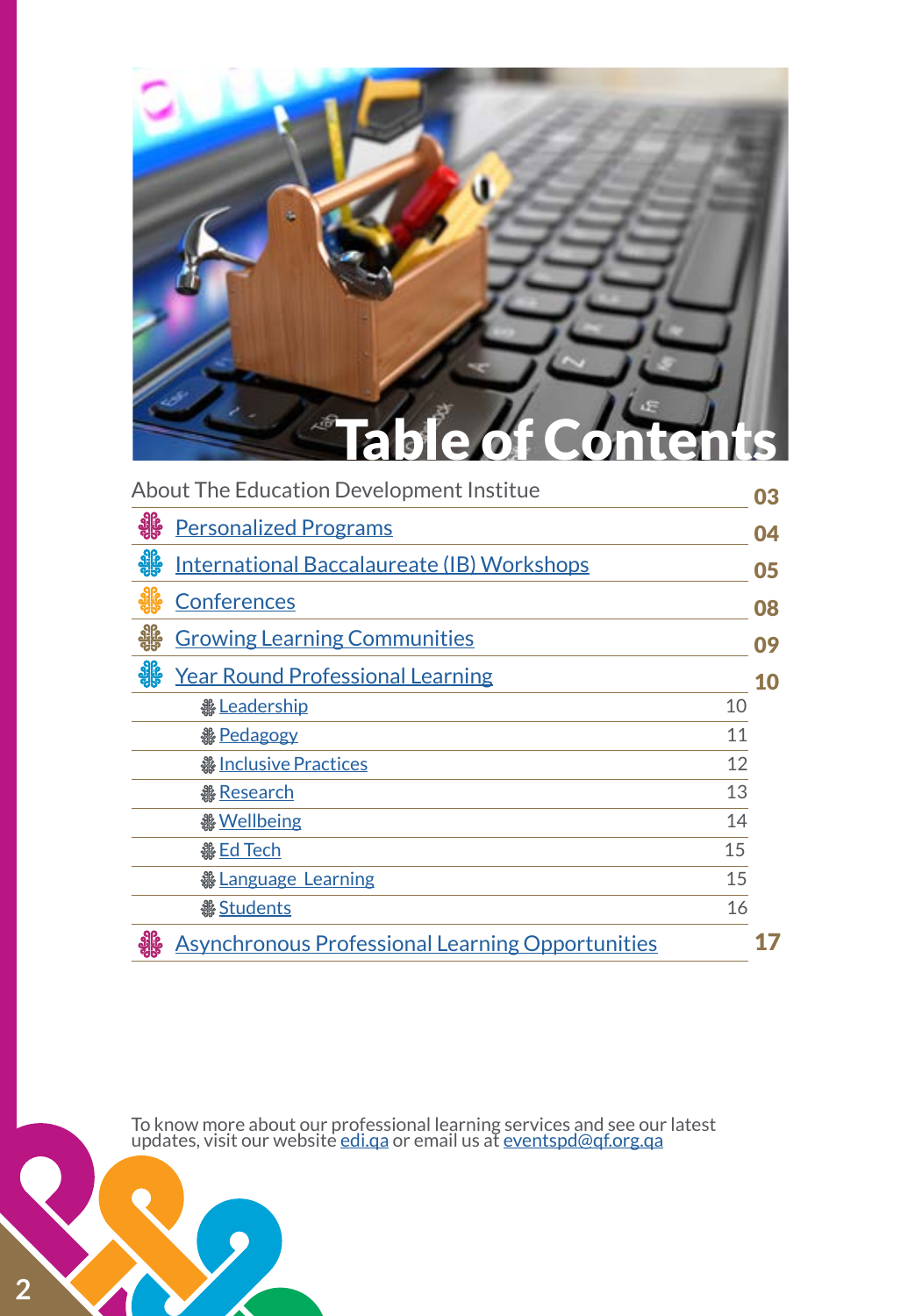

As a member of Qatar Foundation for Education, Science, and Community Development, the Education Development Institute (EDI) is committed to the goal of unlocking human potential, nurturing Qatar's next generation of leaders and playing a pivotal role in ensuring a bright and prosperous future for the nation. EDI strives to be a center of world class learning by supporting the growth and development of Pre-K-12 educators in Qatar and beyond. EDI's mission is to lead professional learning and development, support curriculum improvement and build leadership capacity to improve student outcomes in pre-K-12 education.

We believe that having a positive impact on student learning is the ultimate aim of each professional learning initiative. Quality professional learning for teachers should involve a range of learning experiences where educators engage in a cohesive program of learning that provides opportunities for them to collaborate, delve into the core of their profession with clear learning objectives and a sustained application in their own classroom context, through inquiry and reflection.

Our focus is to develop and support educational communities and leaders of learning and aims at deepening students' learning. Our team is highly experienced in providing consultancy to support schools in reflective identification of needs, rigorous planning, evidence rich learning programs and facilitating impactful curriculum and professional learning experiences.

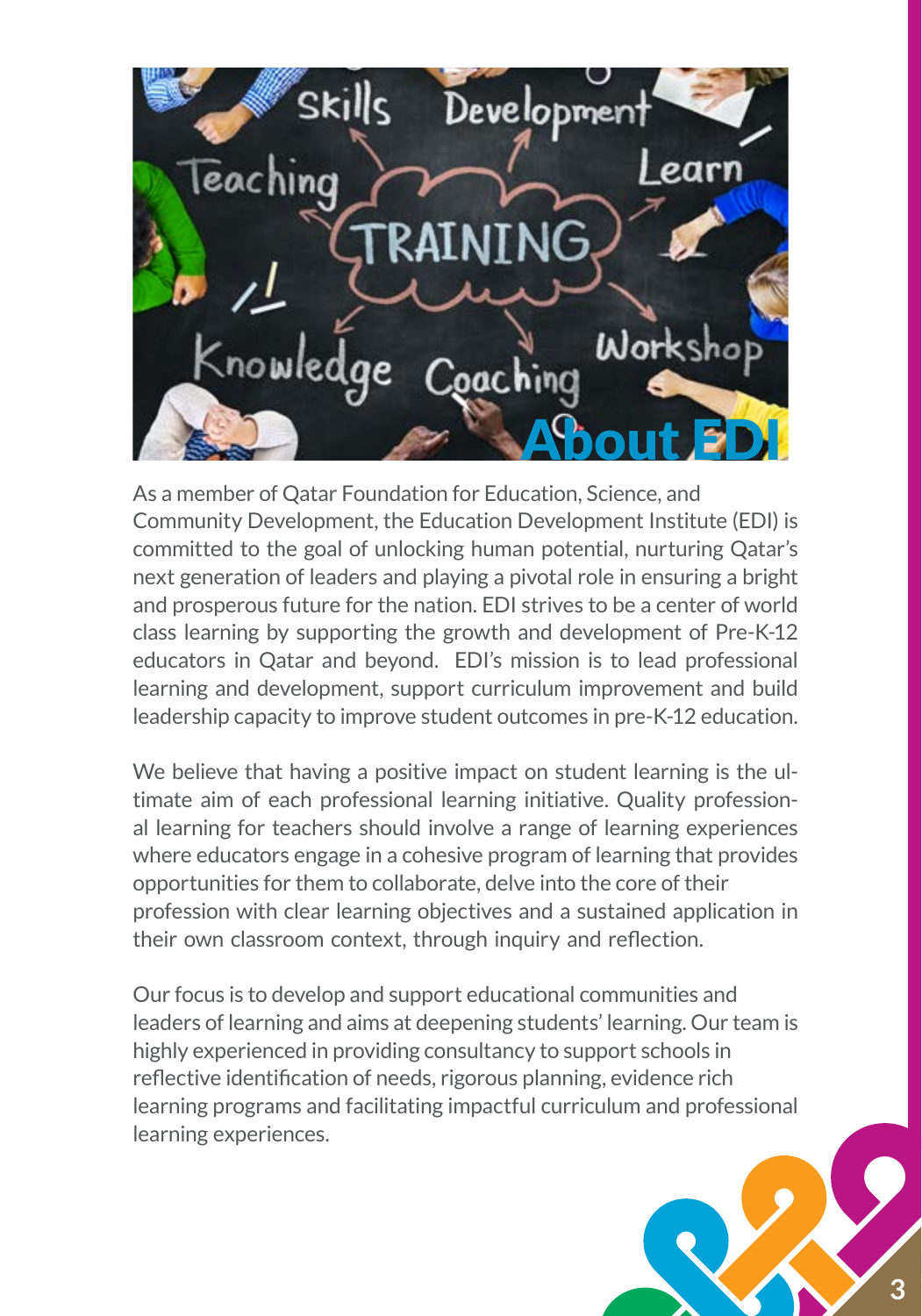

<span id="page-3-0"></span>

| <b>Title</b>                                                                                                                                            | <b>Description</b>                                                                                                                                                                                                                                                                                                                                                                                                                                                                                                                                                                                                                                                                                                                                                                                                                                                                                                                                | <b>Audience</b>          |
|---------------------------------------------------------------------------------------------------------------------------------------------------------|---------------------------------------------------------------------------------------------------------------------------------------------------------------------------------------------------------------------------------------------------------------------------------------------------------------------------------------------------------------------------------------------------------------------------------------------------------------------------------------------------------------------------------------------------------------------------------------------------------------------------------------------------------------------------------------------------------------------------------------------------------------------------------------------------------------------------------------------------------------------------------------------------------------------------------------------------|--------------------------|
| Program for<br><b>Effective Teaching</b><br>and Learning<br>(PETAL)<br>برنامجُ التَّعليمِ،                                                              | The Program for Effective Teaching and Learning (PETAL) is designed to build<br>cultures of individual reflective practice and teacher efficacy. Suitable for<br>individual teachers or leaders who are interested in growing and supporting day-<br>to-day reflective classroom practice for evidence-informed decision making<br>with the aim to impact student learning. PETAL is a three month program<br>consisting of 6 synchronous/face to face sessions, completion of between                                                                                                                                                                                                                                                                                                                                                                                                                                                            | All Teachers             |
| والتَّعلمِ الفَعَّالِ<br><b>Cost: 5.055QAR</b>                                                                                                          | session asynchronous tasks, and bi-monthly one to one meetings with a coach.<br>*Please note, all participants will be required to attend a one hour pre-program seminar<br>prior to the PETAL start date. (EN/AR) (P)                                                                                                                                                                                                                                                                                                                                                                                                                                                                                                                                                                                                                                                                                                                            |                          |
| Program for<br>Aspirational<br>Leaders and<br>Managers in<br>Education<br>(PALME)<br>برنامج القادة<br>الطّموحين في<br>التّعليم<br><b>Cost: 8,070QAR</b> | Program for Aspiring Leaders and Managers in Education (PALME) is a personalized<br>professional learning program that focuses on your development as a leader equipped<br>with the skills to create and lead a culture of evidence-informed inquiry in your unique<br>setting. Usinginquiry, action and reflection, you will engage in building anadult learning<br>community around a focus of practice unique to your context. This collaborative<br>inquiry will sit within a data-rich environment to ensure evidence-informed decision-<br>making with the ultimate aim of impacting student learning. PALME is a seven<br>month program consisting of 10 synchronous/face to face sessions, completetion of<br>between session asynchronous tasks, and monthly one to one meetings with a coach.<br>*Please note, all participants will be required to attend a one hour pre-program seminar<br>prior to the PALME start date. (EN/AR) (P) | Educational<br>Leaders   |
| Post-Graduate<br>Programs                                                                                                                               | The Education Development Institute in partnership with The University of Bath<br>offers the Post-Graduate Certificate in International Education (PGCiE) courses<br>and Master's of International Education to local and international educators. (V)                                                                                                                                                                                                                                                                                                                                                                                                                                                                                                                                                                                                                                                                                            | Aspiring<br>Educators    |
| Teacher<br>Qualification<br>Program                                                                                                                     | The Teacher Qualification Program (TQP) will prepare graduates, who are enrolled<br>in the PGCiE, to further develop their knowledge and skills through practical<br>experience in the classroom, providing solutions, applying strategies and developing<br>their reflective practice. During the two year program student teachers will gain a<br>comprehensive perspective on what they have learned and have an opportunity to<br>combine theory with practice, whilst receiving support and guidance. (B)                                                                                                                                                                                                                                                                                                                                                                                                                                    | <b>PGCiE</b><br>students |
| Mentoring<br><b>Educators</b><br>Program                                                                                                                | EDI, in partnership with Al-Quds Bard College, have developed a program to work<br>with school teachers who have responsibility for supporting teacher development<br>in their own schools. These teachers ("mentors-in-training") will complete three<br>workshops in the program and bring learned practices into the mentorship of<br>their mentees. The overall goal of these sessions is to enhance the capacity of<br>teacher education through a reflective and developmental approach to educational<br>supervision and mentoring. In this model, mentors and teachers work together to<br>identify and reflect on problems of practice; to understand those problems in depth<br>and analyze them using Shulman's model for teacher development. Mentors and<br>teachers, then, work together on designing an intervention plan related to these<br>problems. (V) (EN)                                                                   | All Teachers             |
|                                                                                                                                                         | (EN/AR) - Offered in both languages: Arabic and Englisl<br>(P) - In Person<br>(V) - Virtual                                                                                                                                                                                                                                                                                                                                                                                                                                                                                                                                                                                                                                                                                                                                                                                                                                                       | (B) - Blende             |

**4**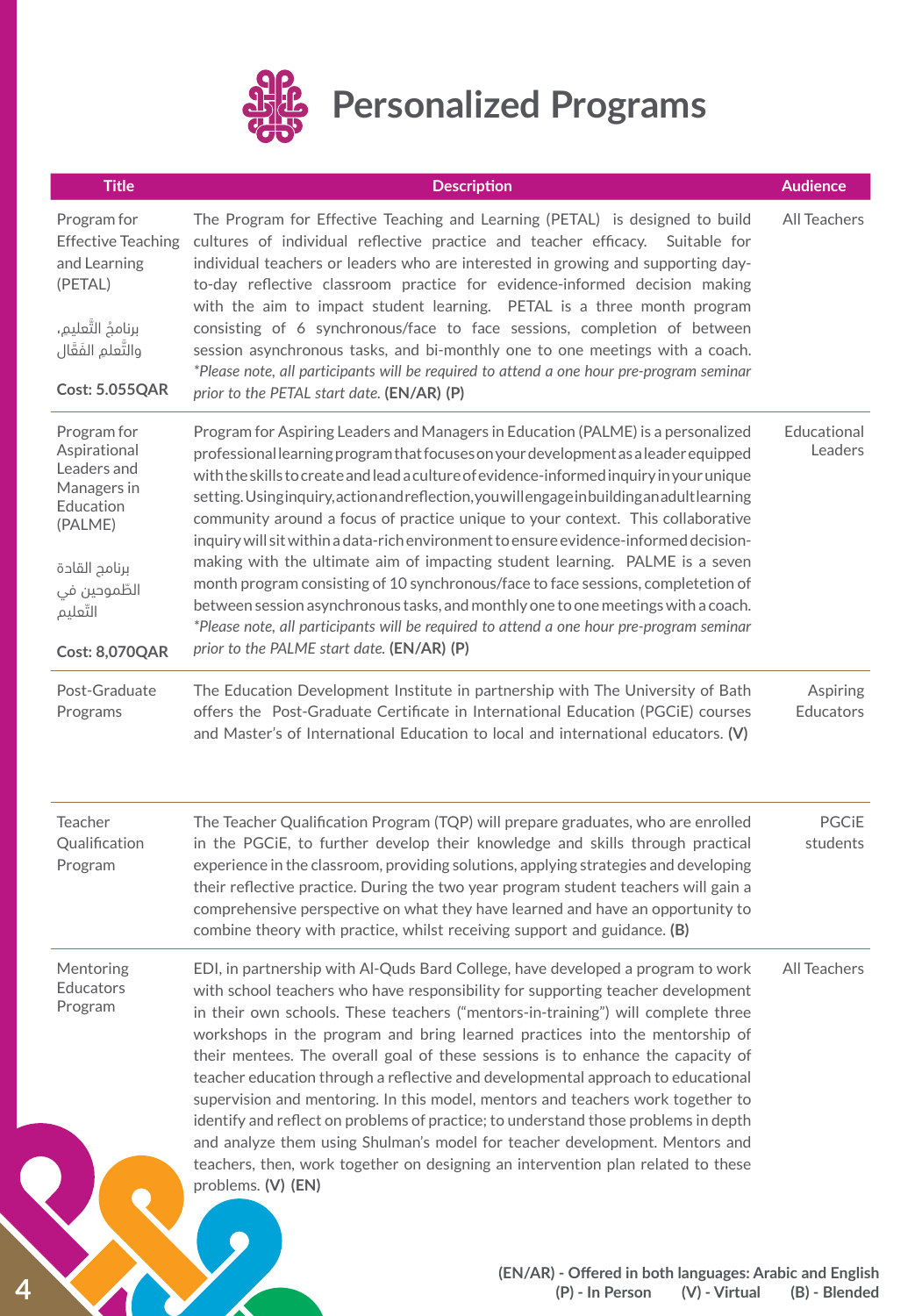

<span id="page-4-0"></span>

| <b>Date</b>        | Program              | <b>Category</b> | <b>Title</b>                                                    | Language       |
|--------------------|----------------------|-----------------|-----------------------------------------------------------------|----------------|
|                    | <b>PYP</b>           | Category 1      | Making the PYP happen: Implementing agency                      | English        |
|                    | <b>PYP</b>           |                 | Category 1 Making the PYP happen: Implementing agency           | باللغة العربية |
|                    | <b>PYP</b>           |                 | Category 2 Concept-driven learners                              | English        |
|                    | <b>PYP</b>           |                 | Category 3 Creating a curriculum for transdisciplinary learning | English        |
|                    | <b>MYP</b>           |                 | Category 2 Interdisciplinary teaching and learning in the MYP   | English        |
|                    | <b>MYP</b>           | Category 2      | Sciences                                                        | English        |
|                    | <b>MYP</b>           |                 | Category 2 Language acquisition (generic)                       | English        |
|                    | <b>MYP</b>           | Category 2      | Language and literature                                         | English        |
|                    | <b>MYP</b>           |                 | Category 3 Creating authentic units                             | English        |
| 2-4 September 2022 | <b>MYP</b>           |                 | Category 2 Language acquisition                                 | باللغة العربية |
|                    | <b>DP</b>            |                 | Category 2 Creativity, activity, service                        | English        |
|                    | DP                   |                 | Category 2 Language B (Generic)                                 | English        |
|                    | <b>DP</b>            | Category 2      | Counseling                                                      | English        |
|                    | <b>IB Education</b>  |                 | Category 3 Approaches to learning                               | English        |
|                    | <b>IB Education</b>  |                 | Category 3 Beyond the disciplines                               | English        |
|                    | <b>IB Leadership</b> |                 | Category 3 Building partnerships with parents                   | English        |

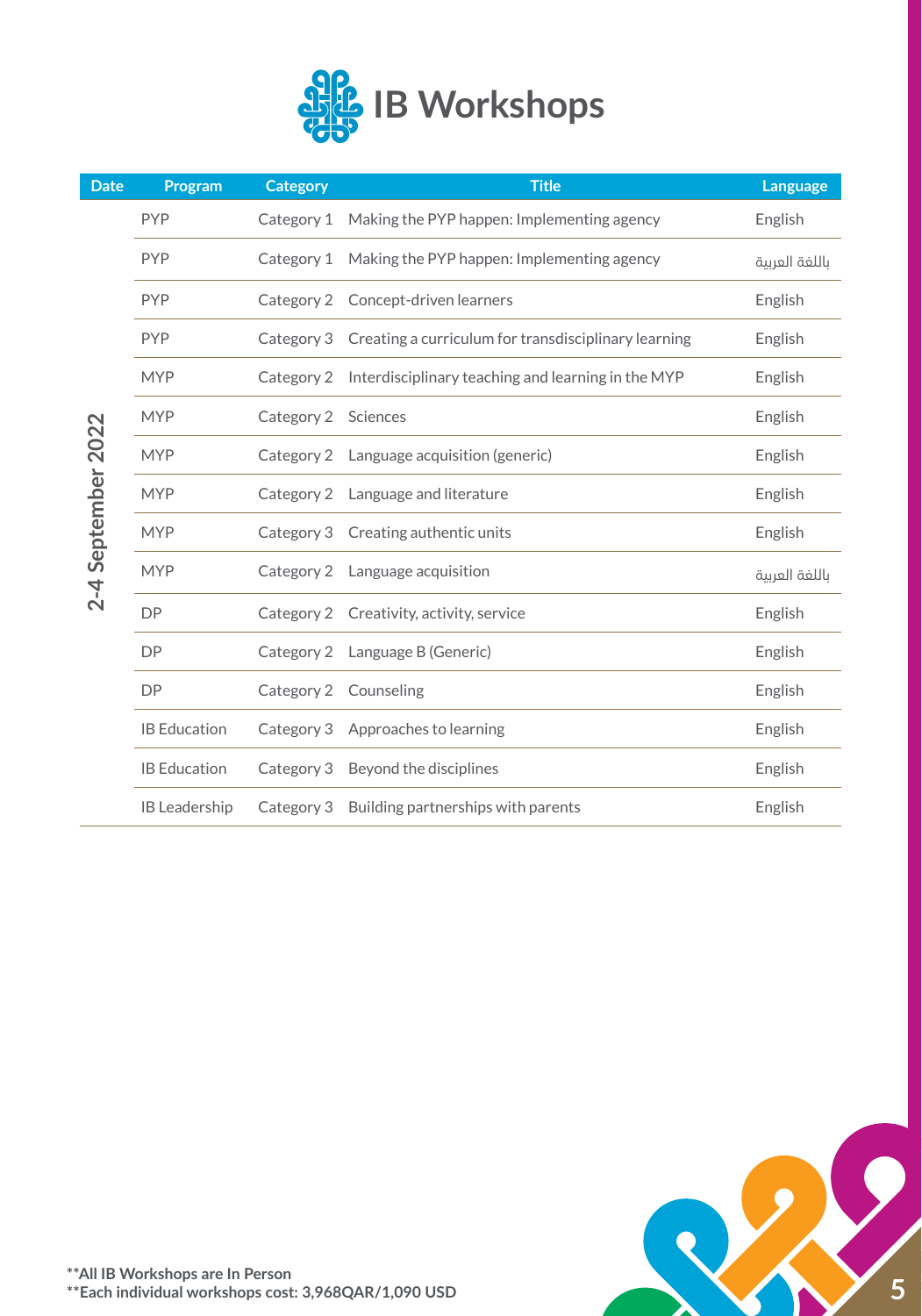

| <b>Date</b>        | Program             | <b>Category</b> | <b>Title</b>                                                         | Language       |
|--------------------|---------------------|-----------------|----------------------------------------------------------------------|----------------|
|                    | <b>PYP</b>          | Category 1      | Making the PYP happen in the early years: Implementing agency        | English        |
|                    | <b>PYP</b>          | Category 1      | Making the PYP happen in the early years: Implementing agency        | باللغة العربية |
|                    | <b>PYP</b>          | Category 2      | Engaging collaborative communities                                   | English        |
|                    | <b>PYP</b>          | Category 2      | Leading the learning                                                 | English        |
|                    | <b>PYP</b>          | Category 2      | Evidencing learning                                                  | English        |
|                    | <b>PYP</b>          | Category 2      | Your exhibition                                                      | English        |
|                    | <b>MYP</b>          |                 | Category 2 Individuals and societies                                 | English        |
| 28-30 October 2022 | <b>MYP</b>          |                 | Category 2 Individuals and societies                                 | باللغة العربية |
|                    | <b>MYP</b>          | Category 3      | Managing assessment: Leaders of learning                             | English        |
|                    | <b>MYP</b>          | Category 3      | Managing assessment: Leaders of learning                             | باللغة العربية |
|                    | <b>DP</b>           | Category 3      | Interdisciplinary and the world studies                              | English        |
|                    | <b>DP</b>           | Category 3      | Mathematics: A focus on internal assessment                          | English        |
|                    | <b>DP</b>           |                 | Category 3 Extended essay in focus: A one-day intensive (1 day only) | English        |
|                    | <b>DP</b>           |                 | Cayegory 3 Assessment for learning in the DP/CP                      | English        |
|                    | <b>IB Education</b> | Category 3      | Bilingual and multilingual teaching and learning                     | English        |
|                    | <b>IB Education</b> |                 | Category 3 Learning diversity and inclusion                          | English        |

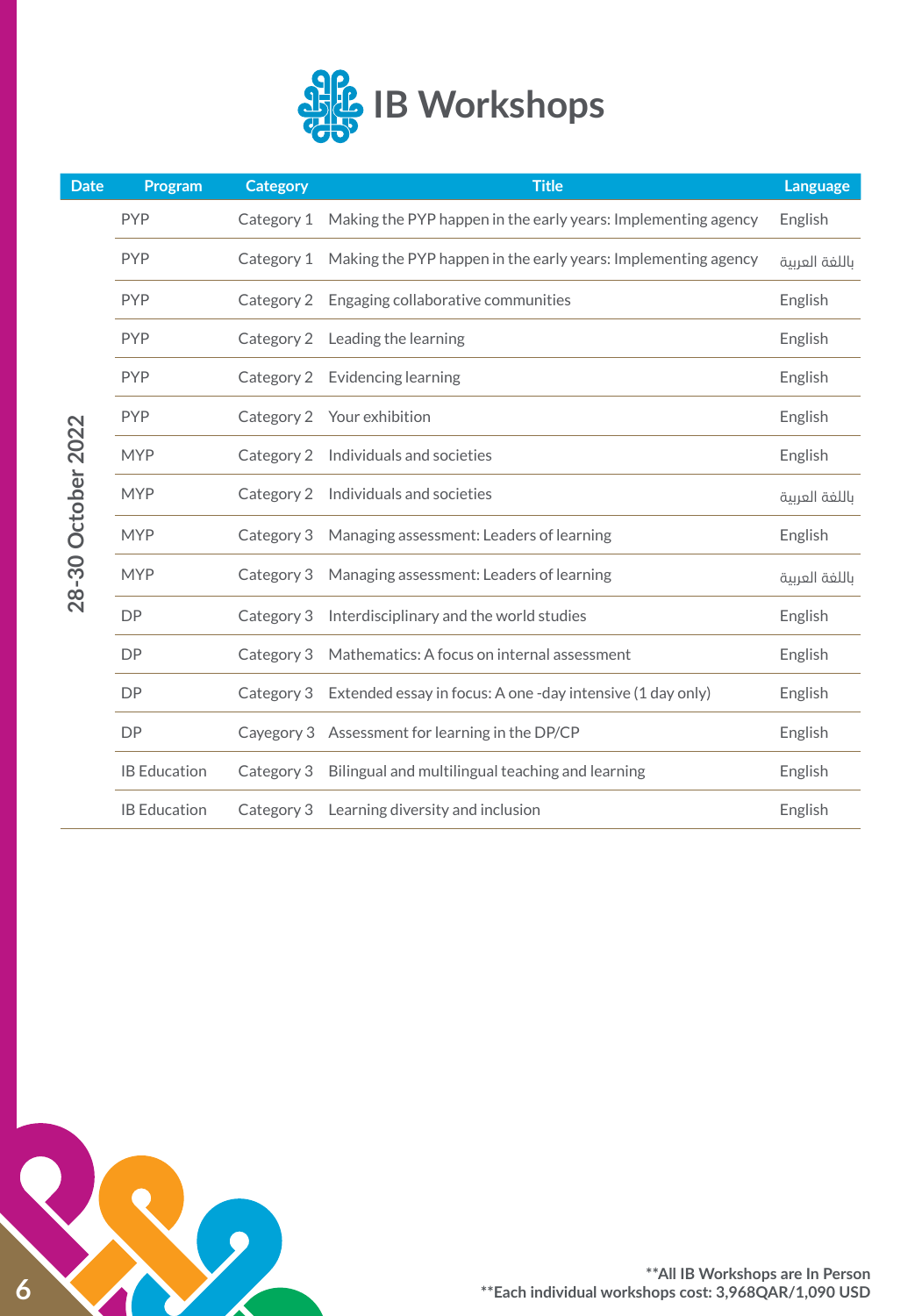

| <b>Date</b>   | Program              | <b>Category</b> | <b>Title</b>                                                     | Language       |
|---------------|----------------------|-----------------|------------------------------------------------------------------|----------------|
|               | <b>PYP</b>           | Category 2      | Making space for learning                                        | English        |
|               | <b>PYP</b>           | Category 2      | Concept-driven learners                                          | باللغة العربية |
|               | <b>PYP</b>           |                 | Category 3 The role of mathematics                               | English        |
|               | <b>PYP</b>           | Category 3      | The role of the arts                                             | English        |
|               | <b>MYP</b>           | Category 2 Arts |                                                                  | English        |
|               | <b>MYP</b>           |                 | Category 2 Language and literature                               | باللغة العربية |
| February 2023 | <b>MYP</b>           |                 | Category 3 Power and impact of digital assessment                | English        |
|               | <b>DP</b>            | Category 1      | Design technology                                                | English        |
|               | <b>DP</b>            |                 | Category 1 Environmental systems and societies                   | English        |
| $10 - 12$     | <b>DP</b>            |                 | Category 3 IB visual arts: Promoting the use of emerging media   | English        |
|               | <b>DP</b>            |                 | Category 3 TOK for subject teachers                              | English        |
|               | DP/CP                | Category 3      | Approaches to teaching and learning for DP/CP classroom teachers | English        |
|               | <b>IB Education</b>  | Category 3      | Investigating inquiry                                            | English        |
|               | <b>IB Education</b>  | Category 3      | The learner profile                                              | English        |
|               | <b>IBEducation</b>   |                 | Category 3 Social and emotional learning                         | English        |
|               | <b>IB</b> Leadership |                 | Category 3 Leading well-being in the school community            | English        |

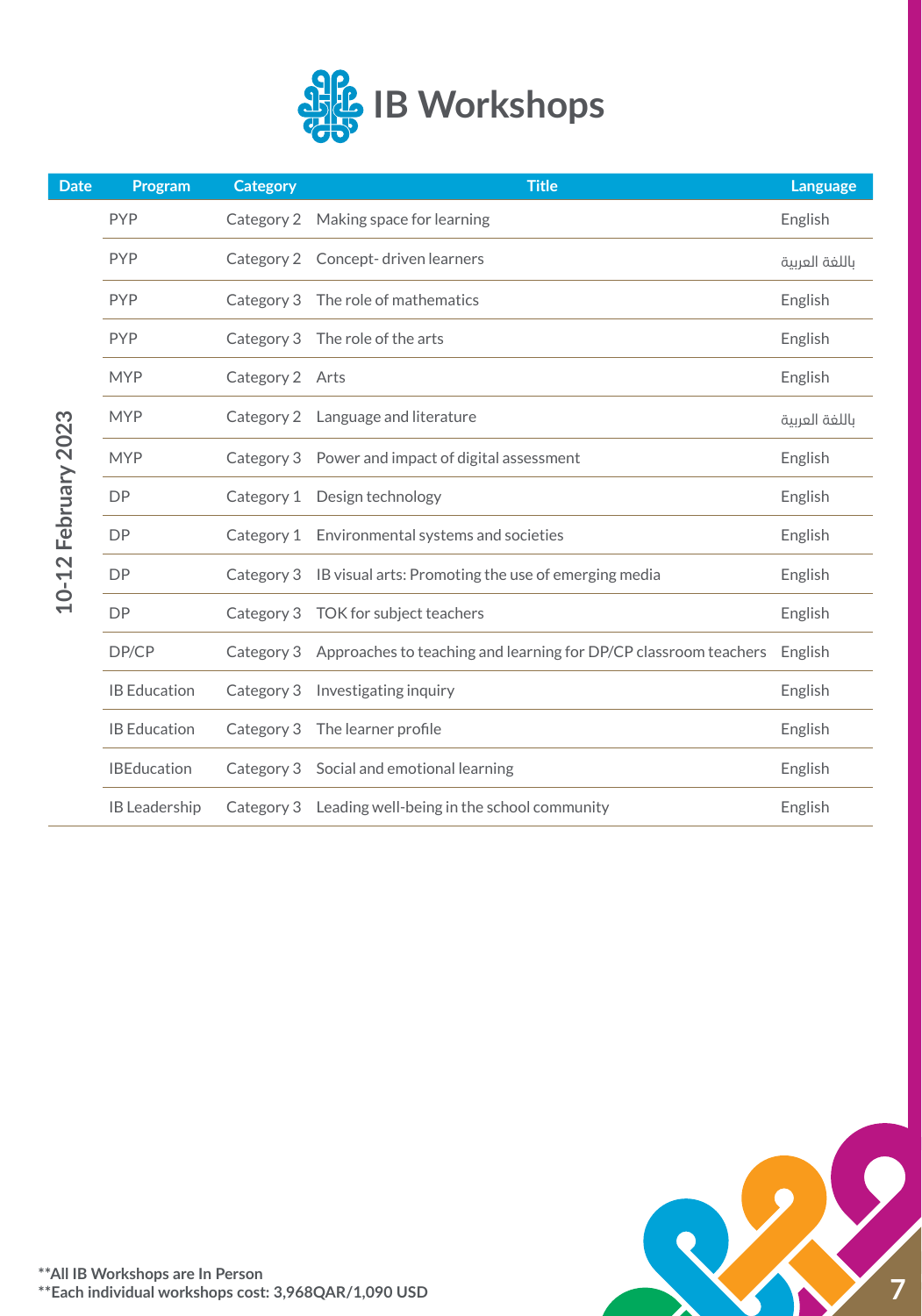

## <span id="page-7-0"></span>**Teaching & Learning Forum 2022**

The Education Development Institute's one day event, the 2022 Teaching & Learning Forum, calls educators to mobilize pedagogical approaches which integrate knowledge, skills, dispositions, and understandings. The T&L Forum aims to establish service and action as integral to the learning process and essential to preparing future generations to address societal, ecological and community needs both locally and globally.

The Teaching and Learning Forum will take place in Education City, Doha on 9 October 2022. This conference will include a virtual experience for those participants unable to attend in person and is offered in English and Arabic.

This event promises to support educators in considering ways in which they might engage with values and embody principles driving service learning, share and reflect on learner engagements that foster action around service learning, connect to create local and global networks for mobilization, and critically engage with what is needed to build a framework around service learning.

Date: 9 October 2022 Location : Blended Cost: 1,000 QAR (In Person)



### **THIMUN 2023**

THIMUN Qatar is honored to host the 2023 Model United Nations conference with the theme highlighting SDG 10-Reduced Inequalities. Every committee and commission at next year's event will have an SDG 10 agenda item. The Special Committee focuses entirely on SDG 10 Issues, as well as a youth focussed issue. We have also been happy with the success of the Historical Security Council and the World Health Assembly, which we hope to see continue in the 2023 conference.

Date: 21-24 Feb 2023 Location: QNCC (In Person) Cost: 700 QR



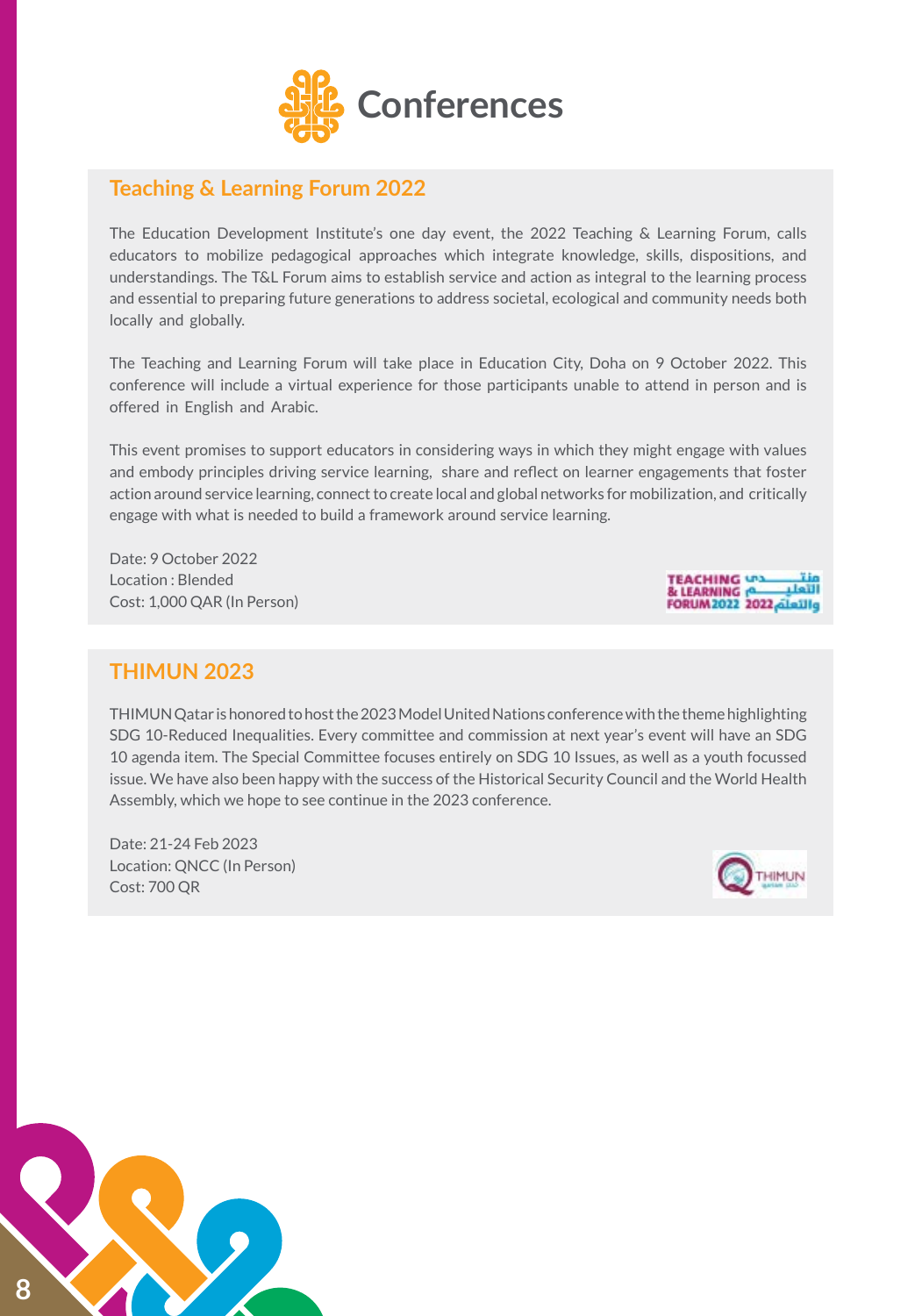<span id="page-8-0"></span>

## **"Educators 2 Educators"**

In the spirit of building a strong learning community, "Educators 2 Educators" is a professional learning initiative that aims at leveraging the talent and expertise of educators. The ultimate goal is to help educators stay connected, share effective practices, celebrate successes, and develop their professional interests across schools. Once a month, educators will have a variety of synchronous and asynchronous options available in English and Arabic. Register for the sessions of your interest and learn with us! Location : Blended

## **Thought Leaders Series**

This collection of monthly webinars from educational thought leaders is designed to bring inspiration and innovative global educational perspectives to educators everywhere. Location : Virtual

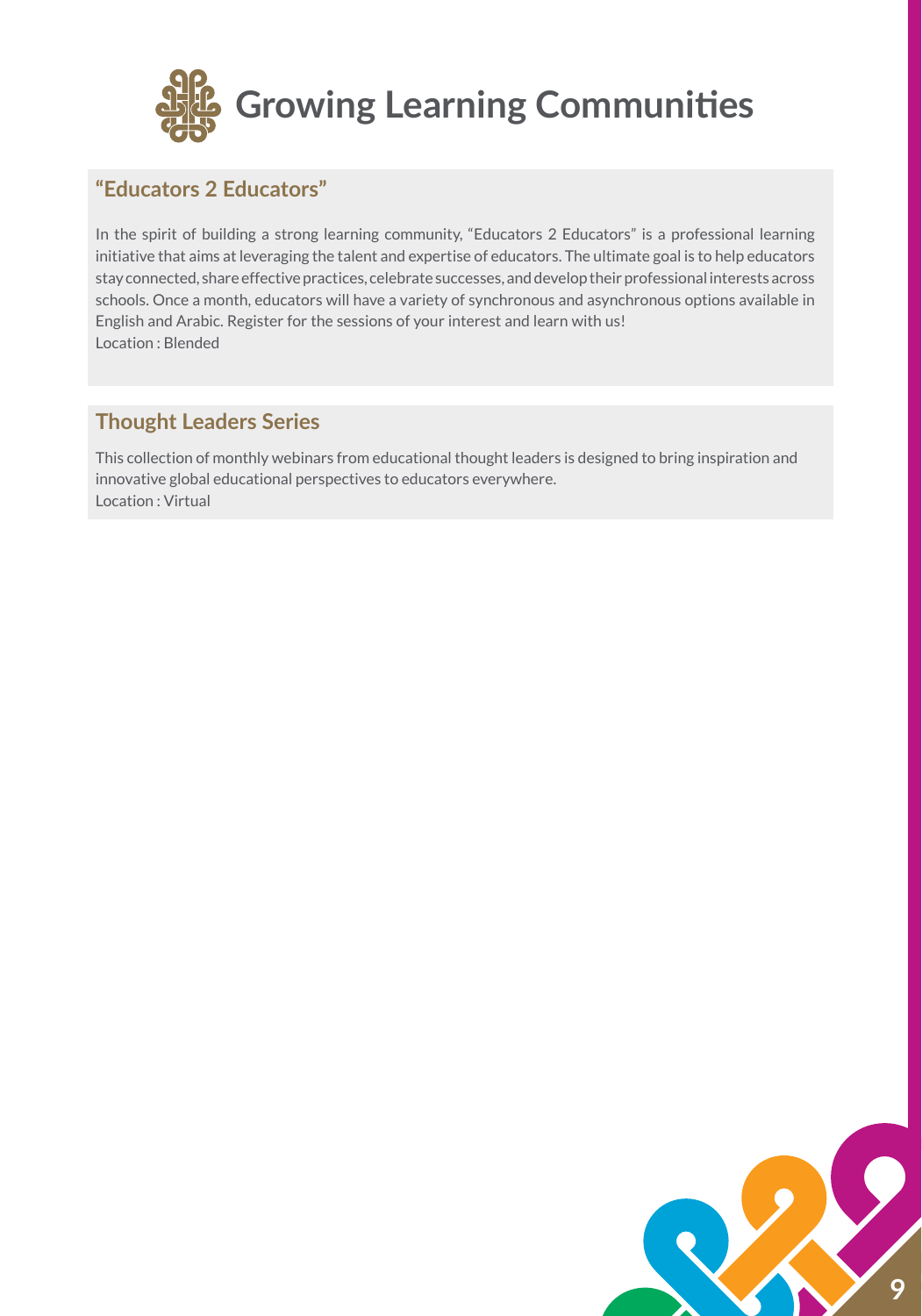<span id="page-9-0"></span>

| <b>Title</b>                                                                             | <b>Cost</b> | <b>Description</b>                                                                                                                                                                                                                                                                                                                                                                                                                                                                                                                                                                                                                                                                                                                                                                                                                                                                                                                                                                                                                                                             |
|------------------------------------------------------------------------------------------|-------------|--------------------------------------------------------------------------------------------------------------------------------------------------------------------------------------------------------------------------------------------------------------------------------------------------------------------------------------------------------------------------------------------------------------------------------------------------------------------------------------------------------------------------------------------------------------------------------------------------------------------------------------------------------------------------------------------------------------------------------------------------------------------------------------------------------------------------------------------------------------------------------------------------------------------------------------------------------------------------------------------------------------------------------------------------------------------------------|
|                                                                                          |             | <b>LEADERSHIP</b>                                                                                                                                                                                                                                                                                                                                                                                                                                                                                                                                                                                                                                                                                                                                                                                                                                                                                                                                                                                                                                                              |
| Mentorship Program:<br>Observation Tools and<br>Giving Feedback (TBC)<br>26 September'22 | <b>TBC</b>  | EDI in partnership with Al-Quds Bard College have edeveloped a<br>program to work with Qatar Foundation school teachers who have<br>responsibility for supporting teacher development in their own schools.<br>These teachers ("mentors-in-training") will complete three workshopsin<br>the program and bring learned practices into the mentorship of their<br>mentees, that is, new "apprentice teachers" whom they are charged with<br>supporting. This workshop is designed to expose participants to new ideas that<br>can be used to think critically about the observation tools and practices in their<br>own teaching system. It is an opportunity to examine and evaluate beliefs and<br>practices. These workshops are primarily experiential in nature. (EN) (P)                                                                                                                                                                                                                                                                                                  |
| Mentorship Program:<br>Mentoring as Reflective<br>Practice (TBC)<br>6 November'22        | <b>TBC</b>  | EDI in partnership with Al-Quds Bard College have developed a program to work<br>with Qatar Foundation school teachers who have responsibility for supporting<br>teacher development in their own schools. These teachers ("mentors-in-training")<br>will complete three workshopsin the program and bring learned practices into the<br>mentorship of their mentees, that is, new "apprentice teachers" whom they are<br>charged with supporting. (EN) (V)                                                                                                                                                                                                                                                                                                                                                                                                                                                                                                                                                                                                                    |
| Mentorship Program:<br>Identifying Problems of<br>Practice (TBC)<br>8 January'23         | <b>TBC</b>  | EDI in partnership with Al-Quds Bard College have developed a program to work<br>with Qatar Foundation school teachers who have responsibility for supporting<br>teacher development in their own schools. These teachers ("mentors-in-training")<br>will complete three workshopsin the program and bring learned practices into the<br>mentorship of their mentees, that is, new "apprentice teachers" whom they are<br>charged with supporting. (EN) (V)                                                                                                                                                                                                                                                                                                                                                                                                                                                                                                                                                                                                                    |
| <b>Facilitating Adult Learning</b><br>تيسير تعلّم الكبار<br>29 April'23 - 20 May'23      | 1,300 QAR   | This workshop is for educators and leaders who aspire to facilitate impactful<br>professional learning and change practice within their learning communities.<br>Participants will be able to effectively use facilitator's competencies to lead adult<br>learning, utilize learning design steps and characteristics of adult learner to plan<br>impactful learning experiences, and incorporate habits of mind and characteristics<br>of change theory when leading adult learning. (EN/AR) (P)                                                                                                                                                                                                                                                                                                                                                                                                                                                                                                                                                                              |
| <b>Cognitive Coaching</b><br>15-18 September'22 (TBC)                                    | <b>TBC</b>  | Following on from Foundations of Coaching Part 1, Part 2 will focus on refining and<br>extending skills learned in Part 1 and provide authentic opportunities for deeper<br>application. In Part 2, participants will learn a new map, the Problem Resolving<br>Map. While the Planning Map supports a future focus and the Reflecting Maphelps<br>the coachee analyze and make sense of the past, the Problem-Resolving Map is<br>about the present and is used when a coachee is struggling with a 'wicked' problem<br>that initially seems unsolvable. While our initial tendency might lead us to try and<br>solve the problem for the coachee, in this course, coaches will learn to use the five<br>States of Mind to help the coachee in finding their own resourcefulness to resolve<br>the issue themselves. Surprisingly, this resolution will not necessarily come from<br>"doing", but from re-thinking or cognitive reframing an issue in a different light.<br>Participants should have completed Part 1 of the course before taking Part 2. (EN/<br>$AR)$ $(P)$ |

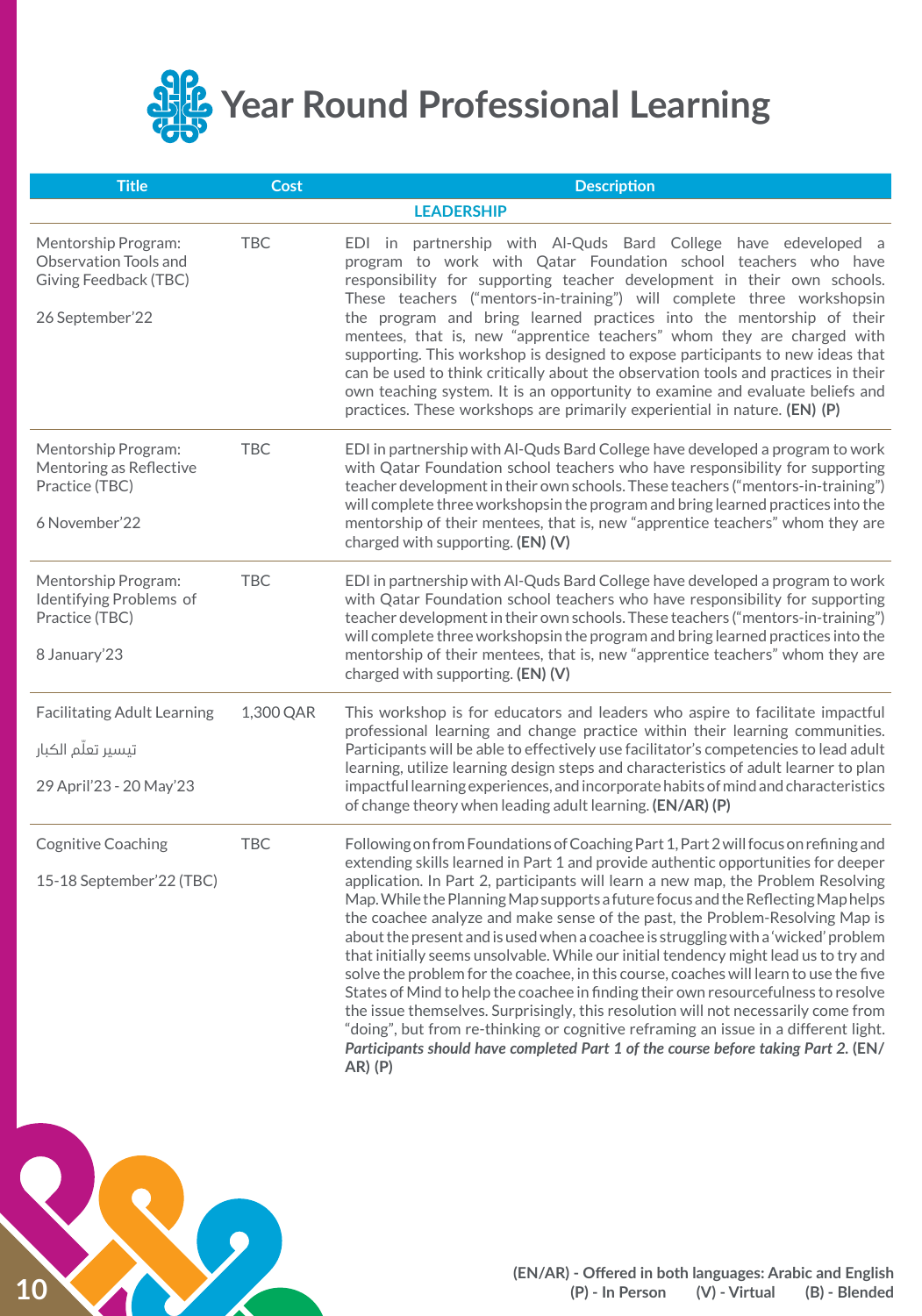<span id="page-10-0"></span>

| <b>Title</b>                                             | <b>Cost</b> | <b>Description</b>                                                                                                                                                                                                                                                                                                                                                                                                                                                                                                                                                                                                                                                                                                                                                                                                                |
|----------------------------------------------------------|-------------|-----------------------------------------------------------------------------------------------------------------------------------------------------------------------------------------------------------------------------------------------------------------------------------------------------------------------------------------------------------------------------------------------------------------------------------------------------------------------------------------------------------------------------------------------------------------------------------------------------------------------------------------------------------------------------------------------------------------------------------------------------------------------------------------------------------------------------------|
| Growing a culture of<br>coaching                         | <b>TBC</b>  | This workshop is offered through EDI in partnership with the National Centre for<br>Educational Development (NCED) Over 40 hours, participants will explore and<br>practice the coaching skills of deep listening, responding without judgment, and                                                                                                                                                                                                                                                                                                                                                                                                                                                                                                                                                                               |
| تنمية ثقافة الارشاد                                      |             | providing support for thinking. These skills are essential for anyone working in<br>diverse and inclusive communities, who seek to facilitate thinking and exercising                                                                                                                                                                                                                                                                                                                                                                                                                                                                                                                                                                                                                                                             |
| Date:TBC                                                 |             | voice in safe spaces.                                                                                                                                                                                                                                                                                                                                                                                                                                                                                                                                                                                                                                                                                                                                                                                                             |
| Having Hard Conversations                                | <b>TBC</b>  | As administrators, coaches or colleagues, we often come up against situations<br>where difficult topics must be addressed. What do we know about the best                                                                                                                                                                                                                                                                                                                                                                                                                                                                                                                                                                                                                                                                         |
| 8 May'23                                                 |             | strategies for these specific moments? What questions should we be asking<br>ourselves before we speak, and what language is best for when we do speak? Based<br>on Jennifer Abram's books, Having Hard Conversations, and Hard Conversations<br>Unpacked, and her work with conflict and interpersonal communication, this<br>session will provide participants with planning and scripting tools for having<br>those necessary humane and growth producing conversations with families and<br>colleagues at this time of unpredictability.                                                                                                                                                                                                                                                                                      |
| Swimming in the Deep<br>End: Four Effective              | <b>TBC</b>  | No matter what leadership role we play in a school we all strive to make our<br>communications successful. At this time when uncertainty is the norm, we often                                                                                                                                                                                                                                                                                                                                                                                                                                                                                                                                                                                                                                                                    |
| <b>Communication Skills for</b><br><b>School Leaders</b> |             | move fast and don't get the opportunity to think about the language we use in our<br>communications. Ultimately, we end up not being as successful as we could have                                                                                                                                                                                                                                                                                                                                                                                                                                                                                                                                                                                                                                                               |
| 18 January'23                                            |             | been in getting our messages across. This workshop will support you in building<br>up a skill set of messaging capabilities, 'resistance management' strategies and                                                                                                                                                                                                                                                                                                                                                                                                                                                                                                                                                                                                                                                               |
|                                                          |             | for the sake of our health, our 'stress tolerance.' This is based on Jennifer Abram's<br>book Swimming in the Deep End: Four Foundational Skills for Leading Successful<br>School Initiatives. This workshop provide support, and practical strategies to help<br>you communicate more effectively in these unprecedented times.                                                                                                                                                                                                                                                                                                                                                                                                                                                                                                  |
|                                                          |             | <b>PEDAGOGY</b>                                                                                                                                                                                                                                                                                                                                                                                                                                                                                                                                                                                                                                                                                                                                                                                                                   |
| <b>Education for Sustainability</b>                      | TBC         | This 2 day workshop will support the development of a shared understanding<br>and vocabulary of Sustainability and Education for Sustainability (EfS) across                                                                                                                                                                                                                                                                                                                                                                                                                                                                                                                                                                                                                                                                      |
| 7-8 October'22<br>12-13 October'22                       |             | teams from QF schools. It will generate personal and institutional rationales for<br>educating for sustainability that can be shared and used with students and there<br>will be an opportunity for school team coaching for each school team in their<br>curriculum mapping of sustainability between October 2022 and February 2023<br>following this learning. (P)                                                                                                                                                                                                                                                                                                                                                                                                                                                             |
| Glocalization. Linking the<br>global with the Local      | <b>TBC</b>  | This workshop in both English and Arabic is for all teachers of learners from KG to<br>Grade 12, and provides practical opportunities to understand and know how to                                                                                                                                                                                                                                                                                                                                                                                                                                                                                                                                                                                                                                                               |
| 22 August'22 (P)<br>11 January'23 (V)                    |             | link and apply educational resources created by teachers and locally, knowledge<br>based entities in Qatar, with the curriculum of the school. Focus will be linking<br>the global context of learning with the local knowledge, innovation, language,<br>culture and heritage. There are several overarching goals for learners in this<br>initiative. First is to nurture learners as global citizens who are connected to their<br>own national identity. Secondly, is to equip learners with the knowledge, skills,<br>motivation and understanding to demonstrate the importance of Glocalization as<br>a sustainable model for learning. Third, to support learners who think globally<br>and act locally, and who think locally and act globally. Finally, to inspire students<br>to act in local/global sustainable ways. |
|                                                          |             |                                                                                                                                                                                                                                                                                                                                                                                                                                                                                                                                                                                                                                                                                                                                                                                                                                   |

**11**

 $\mathbf Q$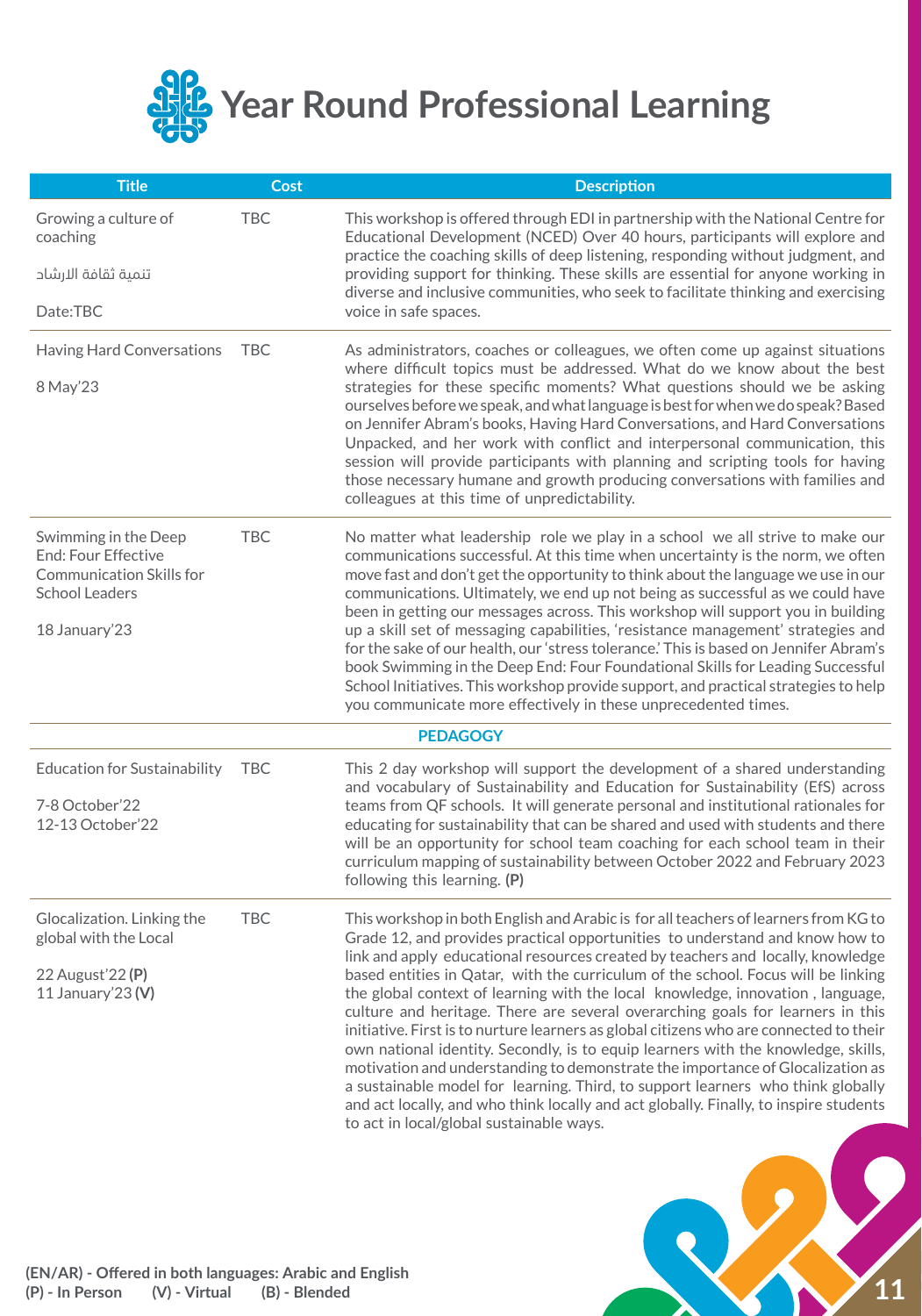<span id="page-11-0"></span>

| <b>Title</b>                                                                                                   | <b>Cost</b> | <b>Description</b>                                                                                                                                                                                                                                                                                                                                                                                                                                                                                                                           |
|----------------------------------------------------------------------------------------------------------------|-------------|----------------------------------------------------------------------------------------------------------------------------------------------------------------------------------------------------------------------------------------------------------------------------------------------------------------------------------------------------------------------------------------------------------------------------------------------------------------------------------------------------------------------------------------------|
|                                                                                                                |             | <b>INCLUSIVE PRACTICES</b>                                                                                                                                                                                                                                                                                                                                                                                                                                                                                                                   |
| Inclusive Practices: Learning<br>for All                                                                       | 2,300 QAR   | This is a workshop in the series of the "Inclusive Practices Program." In this<br>Inclusive Practices workshop, participants will: Define inclusion and inclusive<br>practices in Schools through exploration of key documents and observed                                                                                                                                                                                                                                                                                                  |
| 10 September'22                                                                                                |             | practices, Fearlessly explore beliefs and values around inclusion, teaching, and<br>student potential, and Inquire into learning strategies and practices that will<br>work in participants' specific settings. (P)                                                                                                                                                                                                                                                                                                                          |
| <b>Inclusive Practices:</b><br><b>Exploring Educational</b><br>Evaluations                                     | 1,800 QAR   | This is a workshop in the series of the "Inclusive Practices Program." Ever wonder<br>what happens when a student gets tested and what you can do with the data that<br>comes out of that process? This workshop will take you through a full evaluation.<br>You will know the components of the evaluation, how specialists choose the                                                                                                                                                                                                      |
| 8 January'23                                                                                                   |             | tools to evaluate and what the results tell us. You will have a chance to review an<br>evaluation, and apply the results to support a student with a personalized plan.<br>We will look at how this information can support your conversations with parents<br>and educators. (P)                                                                                                                                                                                                                                                            |
| Having Hard Conversations                                                                                      | <b>TBC</b>  | As administrators, coaches or colleagues, we often come up against situations<br>where difficult topics must be addressed. What do we know about the best                                                                                                                                                                                                                                                                                                                                                                                    |
| 8 May'23                                                                                                       |             | strategies for these specific moments? What questions should we be asking<br>ourselves before we speak, and what language is best for when we do speak? Based<br>on Jennifer Abram's books, Having Hard Conversations, and Hard Conversations<br>Unpacked, and her work with conflict and interpersonal communication, this<br>session will provide participants with planning and scripting tools for having<br>those necessary humane and growth producing conversations with families and<br>colleagues at this time of unpredictability. |
| Swimming in the Deep<br><b>End: Four Effective</b><br><b>Communication Skills for</b><br><b>School Leaders</b> | <b>TBC</b>  | No matter what leadership role we play in a school we all strive to make our<br>communications successful. At this time when uncertainty is the norm, we often<br>move fast and don't get the opportunity to think about the language we use in our<br>communications. Ultimately, we end up not being as successful as we could have<br>been in getting our messages across. This workshop will support you in building                                                                                                                     |
| 18 January'23                                                                                                  |             | up a skill set of messaging capabilities, 'resistance management' strategies and<br>for the sake of our health, our 'stress tolerance.' This is based on Jennifer Abram's<br>book Swimming in the Deep End: Four Foundational Skills for Leading Successful<br>School Initiatives. This workshop provide support, and practical strategies to help<br>you communicate more effectively in these unprecedented times.                                                                                                                         |
| Inclusive Practices Through<br><b>UDL</b>                                                                      | <b>TBC</b>  | This workshop provides educators across all educational contexts, the<br>opportunity to develop an understanding of inclusive classroom practice<br>through Universal Design for Learning (UDL). Strategies focus upon removing                                                                                                                                                                                                                                                                                                              |
| 11 August'22                                                                                                   |             | barriers to learning, understanding learner variability, increasing student<br>agency, developing cultural competency and focusing upon inclusion for<br>programme development. (P)                                                                                                                                                                                                                                                                                                                                                          |

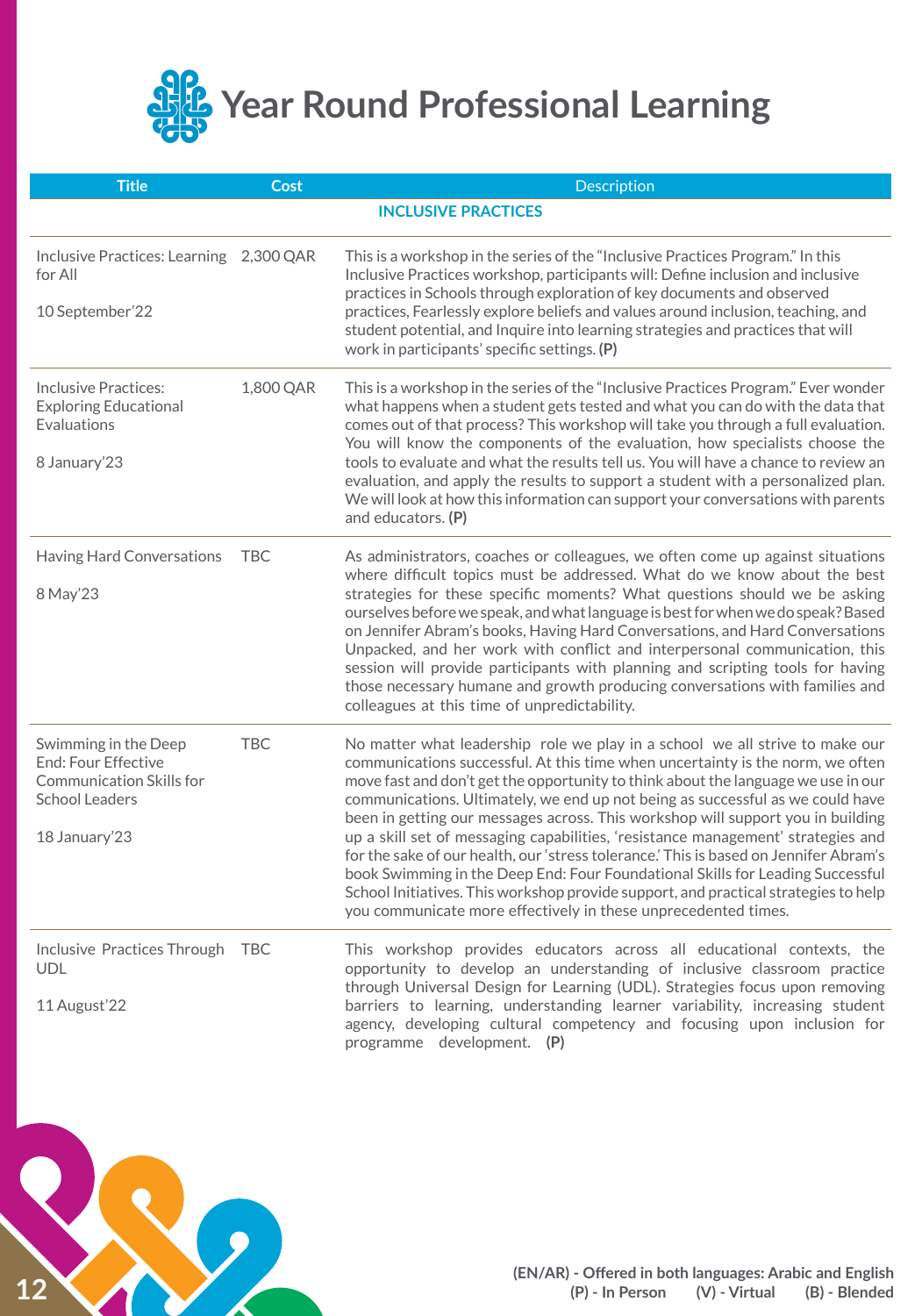<span id="page-12-0"></span>

| <b>Title</b>                                                                                                                          | <b>Cost</b> | Description                                                                                                                                                                                                                                                                                                                                                                                                                                                                                                                                                                                                                   |
|---------------------------------------------------------------------------------------------------------------------------------------|-------------|-------------------------------------------------------------------------------------------------------------------------------------------------------------------------------------------------------------------------------------------------------------------------------------------------------------------------------------------------------------------------------------------------------------------------------------------------------------------------------------------------------------------------------------------------------------------------------------------------------------------------------|
| Inclusive Practices: Data in<br>Action<br>16-30 October'22                                                                            | 1,330 QAR   | This is a workshop in the series of the "Inclusive Practices Program." In this<br>workshop, participants will deepen their understanding of available sources of<br>school wide data, share their existing practices of data collection and assessment<br>tools, and expand their assessment toolbox through implementation and                                                                                                                                                                                                                                                                                               |
|                                                                                                                                       |             | reflection. As all teachers are language teachers and are responsible for the social<br>development of learners, this professional learning opportunity would benefit all<br>educators. (P)                                                                                                                                                                                                                                                                                                                                                                                                                                   |
| The Universal Design for<br>Learning (UDL) Principles<br>and the Google Workspace<br>for Inclusive classrooms<br>12 - 26 September'22 | <b>TBC</b>  | The Universal Design for Learning (UDL) principles can be used to maximize<br>learning opportunities for ALL learners, meet diverse learning needs and improve<br>accessibility to learning opportunities. These principles can be used in conjunction<br>with the Google Workspace for Education. Educators participating in this<br>workshops should expect to deepen their understanding of the 3 UDL principles<br>and the guidelines for implementing them, explore an instructional design model<br>used for creating lesson plans, and review/design lesson plans to integrate UDL<br>principles and Google tools. (V) |
|                                                                                                                                       |             | <b>RESEARCH</b>                                                                                                                                                                                                                                                                                                                                                                                                                                                                                                                                                                                                               |
| What Is Action Research?<br>12 September'22                                                                                           | 1,000 QAR   | This workshop provides educators from different disciplines the opportunity to<br>develop an understanding of action research. It provides an overview of what<br>action research is, the action research cycle, and the specific processes and<br>procedures required to implement action research. Participants will learn the<br>basic skills required to develop an action research project. (EN) (P)<br>*This workshop is part of a Research Series                                                                                                                                                                      |
| Developing an Action<br>Research Agenda in Your<br>Class or School<br>26 September'22                                                 | 1,000 QAR   | This workshop aims to equip participants with the knowledge and skills they need<br>to identify problems of practice within their setting and develop focused research<br>questions. Participants will identify and discuss observed problems within their<br>setting, contributing factors, possible ways to investigate/remediate the problem,<br>as well as develop research questions. (P)<br>*This workshop is part of a Research Series                                                                                                                                                                                 |
| Understanding and<br>Collecting Data for<br>Research<br>10 October'22                                                                 | 1,000 QAR   | This workshop provides educators with an overview of data, types of data, data<br>collection tool development and use. The participants will learn about various<br>methods of data collection and how to develop data collection tools that align to<br>their research question. (P)<br>*This workshop is part of a Research Series                                                                                                                                                                                                                                                                                          |
| Anaylyze and Report<br><b>Research Results</b><br>24 October'22                                                                       | 930 QAR     | This workshop will provide participants with the knowledge and skills they need<br>to analyze and interpret data. More specifically, the participants will learn about<br>various types of data analysis. Additionally, participants will be provided with the<br>skills needed to interpret and report research findings. (P)<br>*This workshop is part of a Research Series                                                                                                                                                                                                                                                 |

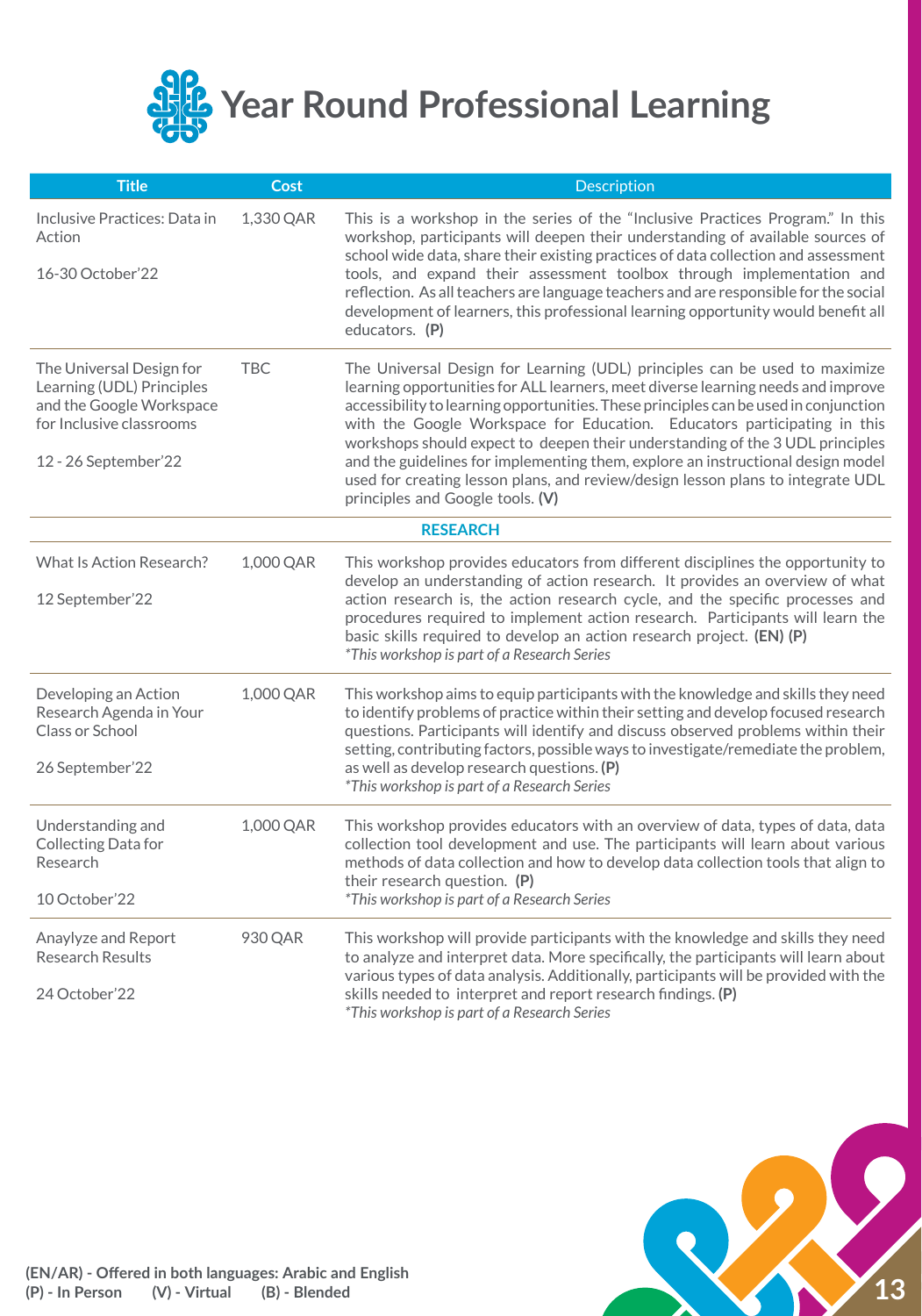<span id="page-13-0"></span>

| <b>Title</b>                                                                                                                                                                                        | <b>Cost</b>  | <b>Description</b>                                                                                                                                                                                                                                                                                                                                                                                                                                                                                                                                                                                                                                                                                                                                                                                                                                                                                                                                                                                                                                                                              |
|-----------------------------------------------------------------------------------------------------------------------------------------------------------------------------------------------------|--------------|-------------------------------------------------------------------------------------------------------------------------------------------------------------------------------------------------------------------------------------------------------------------------------------------------------------------------------------------------------------------------------------------------------------------------------------------------------------------------------------------------------------------------------------------------------------------------------------------------------------------------------------------------------------------------------------------------------------------------------------------------------------------------------------------------------------------------------------------------------------------------------------------------------------------------------------------------------------------------------------------------------------------------------------------------------------------------------------------------|
|                                                                                                                                                                                                     |              | <b>WELLBEING</b>                                                                                                                                                                                                                                                                                                                                                                                                                                                                                                                                                                                                                                                                                                                                                                                                                                                                                                                                                                                                                                                                                |
| Mindfulness for Wellbeing:<br>Phase 1: Waking up to the<br>Present Moment (TBC)<br>اليقظة من أجل الرّفاهيّة المرحلة<br>.1: الاستيقاظ للحظة الحاليّة<br>12, 19, 26 October'22<br>2 November'22       | <b>TBC</b>   | This introduction to mindfulness takes you through an explorative<br>journey to discover what is happening in the body and mind moment-<br>to-moment. The focus is on learning to pay openhearted attention to<br>different aspects of your internal and external world and you will have<br>opportunities to develop skills to ground yourself through the day.<br>You will begin to discover what it means to teach mindfully, and understand how<br>mindfulness practice can improve students' concentration, relationships, self-<br>esteem and general wellbeing. (EN/AR) (V)                                                                                                                                                                                                                                                                                                                                                                                                                                                                                                              |
| Mindfulness for Wellbeing:<br>Phase 2: Flexibility in the<br>Present Moment (TBC)<br>اليقظة من أجل الرّفاهيّة المرحلة<br>.2: المرونة في الَّلحظة الحاليَّة<br>18, 25 January'23<br>1, 8 February'23 | <b>TBC</b>   | Throughout phase 2 you will be extending your interpersonal mindfulness and<br>self-regulation as you are skillfully guided through an inquiry into your own<br>coping strategies and their effectiveness. With an attitude of curiosity and<br>acceptance you will explore how you react to experiences in-the-moment and<br>consider; what power and responsibility do you have in affecting change for<br>your own health and wellbeing? Facing rather than avoiding difficulties in the<br>spirit of openness, curiosity and compassion will enable you to remain balanced<br>and aware in the most stressful conditions. You will develop an understanding<br>of how to safely introduce mindfulness to your students and explore a range<br>of age-appropriate activities that will ensure their experience is positive.<br>Before attending Phase 2, it is essential that you have either:<br>attended a<br>recognised mindfulness<br>completed Phase 1; or have<br>mindfulness<br>have<br>established<br>practice<br>course:<br>or<br>your<br>own<br>for at least 6 months. (EN/AR) (V) |
| Mindfulness for Wellbeing:<br>Phase 3: Keeping your<br>Mindfulness Alive (TBC)<br>10, 17, 24, 31 May'23                                                                                             | <b>TBC</b>   | In Phase 3, the focus of this program is on cultivating an attitude of acceptance,<br>compassion and empathy towards yourself and others. A friendly analysis of your<br>life-style choices, and gently probing their effects will help you to define your own<br>unique and sustainable path towards a healthy mind and a healthy body. You will<br>have opportunities to practise teaching age-appropriate mindfulness activities<br>to your students between sessions, to reflect on and share your experiences the<br>following session. Before attending Phase 3, it is essential that you have either:<br>completed Phase 2; or have attended a recognised mindfulness course; or have<br>established your own mindfulness practice for at least 1 year. (EN/AR) (V)                                                                                                                                                                                                                                                                                                                      |
| Understanding Conflict and<br>Ourselves<br>6-20 February'23                                                                                                                                         | 1,050<br>QAR | Conflict is a part of our everyday lives and, even though it is completely natural, it feels<br>anything but comfortable when we find ourselves involved in it. In these sessions,<br>participants will explore how to respond in creative and positive ways to the disputes<br>and conflicts we may face daily. We will complete a self-assessment that will share<br>the styles we favor when handling conflicts in our lives. These sessions will deepen<br>participants understanding of underlying theory and application of effective problem<br>solving strategies at work, home and within the community. (P)                                                                                                                                                                                                                                                                                                                                                                                                                                                                           |
| Having Hard Conversations<br>8 May'23                                                                                                                                                               | <b>TBC</b>   | As administrators, coaches or colleagues, we often come up against situations where<br>difficult topics must be addressed. What do we know about the best strategies for<br>these specific moments? What questions should we be asking ourselves before we<br>speak, and what language is best for when we do speak? Based on Jennifer Abram's<br>books, Having Hard Conversations, and Hard Conversations Unpacked, and her work<br>with conflict and interpersonal communication, this session will provide participants<br>with planning and scripting tools for having those necessary humane and growth<br>producing conversations with families and colleagues at this time of unpredictability.                                                                                                                                                                                                                                                                                                                                                                                          |
|                                                                                                                                                                                                     |              | (EN/AR) - Offered in both languages: Arabic and English<br>(P) - In Person<br>(V) - Virtual<br>(B) - Blended                                                                                                                                                                                                                                                                                                                                                                                                                                                                                                                                                                                                                                                                                                                                                                                                                                                                                                                                                                                    |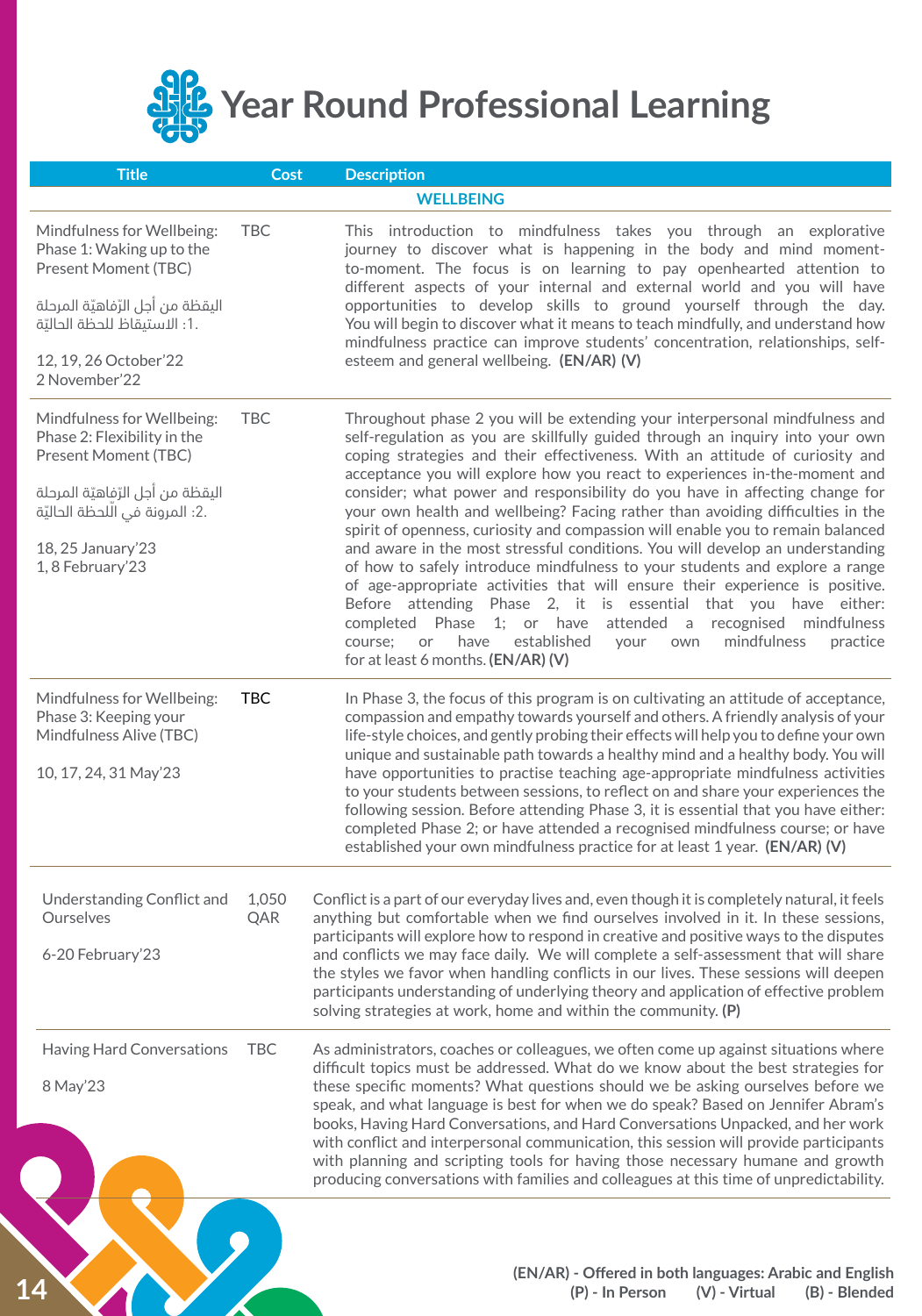<span id="page-14-0"></span>

| <b>Title</b>                                                                                                                                              | <b>Cost</b> | <b>Description</b>                                                                                                                                                                                                                                                                                                                                                                                                                                                                                                                                                                                                                                                                                                                                                                                                                                                                         |
|-----------------------------------------------------------------------------------------------------------------------------------------------------------|-------------|--------------------------------------------------------------------------------------------------------------------------------------------------------------------------------------------------------------------------------------------------------------------------------------------------------------------------------------------------------------------------------------------------------------------------------------------------------------------------------------------------------------------------------------------------------------------------------------------------------------------------------------------------------------------------------------------------------------------------------------------------------------------------------------------------------------------------------------------------------------------------------------------|
|                                                                                                                                                           |             | <b>EDUCATION TECHNOLOGY</b>                                                                                                                                                                                                                                                                                                                                                                                                                                                                                                                                                                                                                                                                                                                                                                                                                                                                |
| The Universal Design for<br>Learning (UDL) Principles<br>and the Google Workspace<br>for Inclusive classrooms<br>12 - 26 September'22                     | <b>TBC</b>  | The Universal Design for Learning (UDL) principles can be used to maximize learning<br>opportunities for ALL learners, meet diverse learning needs and improve accessibility<br>to learning opportunities. These principles can be used in conjunction with the<br>Google Workspace for Education. Educators participating in this workshops should<br>expect to deepen their understanding of the 3 UDL principles and the guidelines for<br>implementing them, explore an instructional design model used for creating lesson<br>plans, and review/design lesson plans to integrate UDL principles and Google tools. (V)                                                                                                                                                                                                                                                                 |
| Pair Proven Pedagogical<br><b>Strategies and Google</b><br>Workspace Tools to<br><b>Transform Learning</b><br>Outcomes<br>5 October'22<br>- 1 February'23 |             | There is a huge amount of evidence as to what teachers can do to improve their<br>students' learning. Edtech tools can accelerate learning even more. This course will<br>show you how to revolutionize your classroom by Integrating Google Workspace Tools<br>to transform learning and elevate powerful learning outcomes. Educators participating<br>in this workshop should expect to: gain an understanding of how EdTech can act as<br>an accelerator, know what the research says about feedback, create appropriate and<br>effective homework that does not need marking, learn how to organize and grade<br>collaborative work, create effective peer tutoring programs using digital tools, and<br>integrating Google Workspace Tools into your classroom to transform learning. (V)                                                                                            |
| Digital Citizenship<br>10 - 24 October'22                                                                                                                 |             | Exploring ISTE's Digital Citizenship standards and connecting them to resources<br>available form Google's Applied Digital Skills and Common Sense Media. This<br>workshop will focus on developing a lesson plan or unit design that embeds one or more<br>Digital Citizenship standards. Through this workshop participants will have a better<br>understanding of intellectual property and the Creative Commons licenses, they will<br>also be encouraged to go through an audit of their own practices regarding their use<br>of online apps/websites and data processing, and they will explore frameworks for<br>critical evaluation of online resources. (V)                                                                                                                                                                                                                       |
|                                                                                                                                                           |             | <b>LANGUAGE LEARNING</b>                                                                                                                                                                                                                                                                                                                                                                                                                                                                                                                                                                                                                                                                                                                                                                                                                                                                   |
| Survival Arabic (TBC)                                                                                                                                     | <b>TBC</b>  | This course is offered through EDI in partnership with the Translation and<br>Interpretation Institute snd will teach the Arabic alphabet and reading skills that give<br>the basics of speaking and listening through a variety of everyday situations. Students<br>will learn how to greet others, introduce themselves, ask about the places of things and<br>persons, read billboards and street names, etc. The language we teach in this course<br>is the Modern Standard Arabic (MSA). Prerequisites: No prior knowledge of Arabic is<br>expected. (P)                                                                                                                                                                                                                                                                                                                              |
| Arabic Beginner 1 (TBC)                                                                                                                                   | <b>TBC</b>  | This course is offered through EDI in partnership with the Translation and<br>Interpretation Institute and will teach sentence structure, introductory conversational<br>patterns and basic grammar so that student can begin to build sentences and engage<br>in practical everyday situations. Topics include but are not limited to: greetings, polite<br>expressions, asking and answering questions, and exchanging personal information.<br>The present tense is practiced as well as the basic sentence structures. Supplementary<br>speaking, listening, reading, and writing materials are used. Arabic cultural topics are<br>also introduced. The language we teach in this course is the Modern Standard Arabic<br>(MSA). Prerequisites: Survival Arabic at this program or equivalent. The TII Arabic<br>Language Coordinator can perform a test to determine your level. (P) |

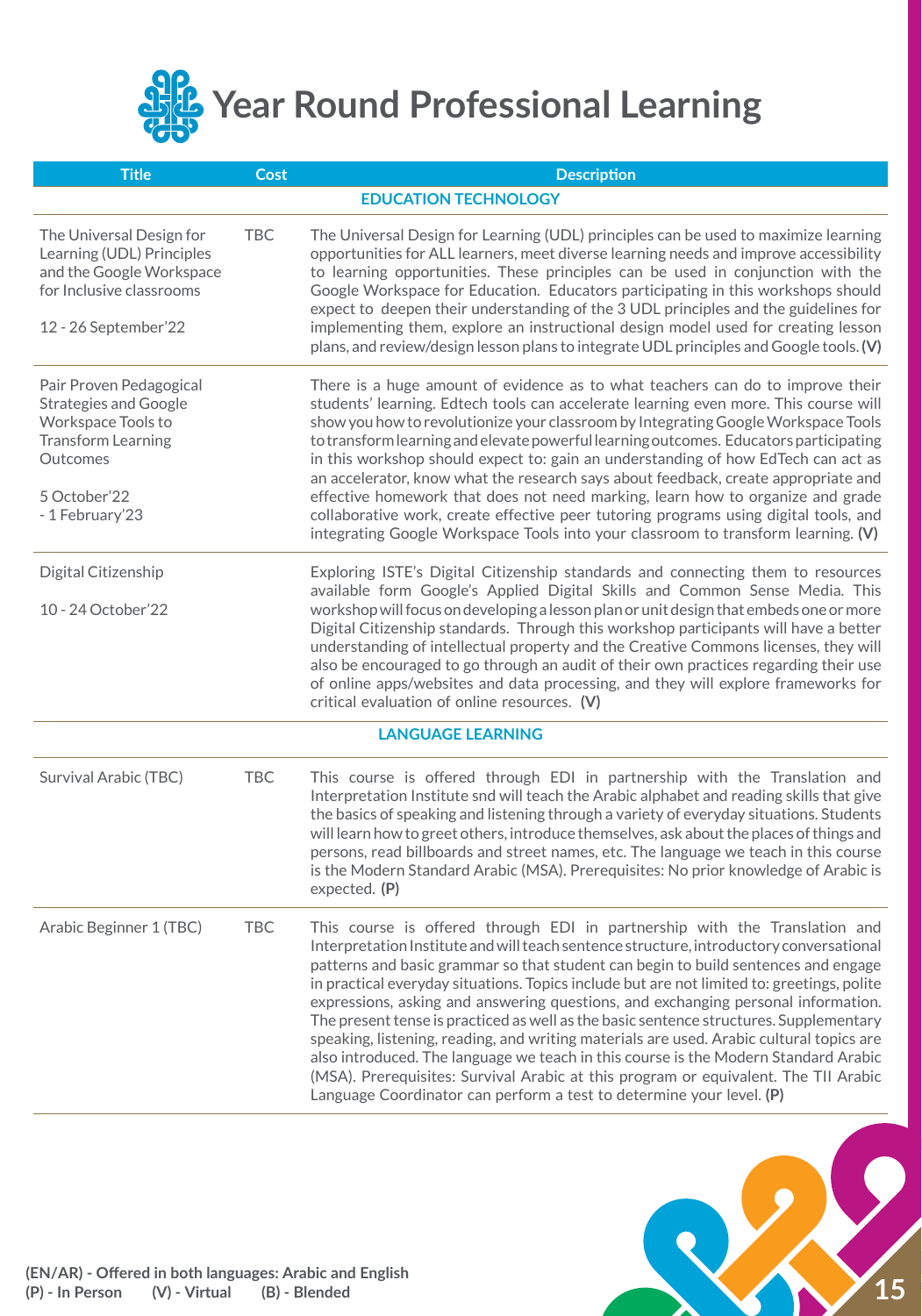<span id="page-15-0"></span>

| <b>Title</b>                   | <b>Cost</b> | <b>Description</b>                                                                                                                                                                                                                                                                                                                                                                                                                                                                                                                                        |  |  |
|--------------------------------|-------------|-----------------------------------------------------------------------------------------------------------------------------------------------------------------------------------------------------------------------------------------------------------------------------------------------------------------------------------------------------------------------------------------------------------------------------------------------------------------------------------------------------------------------------------------------------------|--|--|
| Intermediate English 1         | <b>TBC</b>  | This course is offered through EDI in partnership with the Translation and<br>Interpretation Institute and particpants will learn about frequently used<br>expressions in most intermediate areas such as shopping, family, employment.<br>They will be able to complete tasks that are routine and involve a direct exchange<br>of information. They will also be able to describe matters of immediate need in<br>simple terms.<br>* Participants will need to sit a precourse assessment unless they have completed Pre-<br>Intermediate English 1 (P) |  |  |
| Intermediate English 2         | <b>TBC</b>  | This course is offered through EDI in partnership with the Translation and<br>InterpretationInstituteandparticpantswillleanraboutfrequentlyusedexpressions<br>in most intermediate areas such as shopping, family, employment. They will be able<br>to complete tasks that are routine and involve a direct exchange of information.<br>They will also be able to describe matters of immediate need in simple terms.<br>*Participants will need to sit a precourse assessment unles they have completed<br>Intermediate English 1 (P)                    |  |  |
| <b>STUDENTS</b>                |             |                                                                                                                                                                                                                                                                                                                                                                                                                                                                                                                                                           |  |  |
| Qatar Leadership<br>Conference | <b>TBC</b>  | 132 workshops, based on themes selected through student voice, and arranged<br>with 50% of the workshops being youth-led and 50% expert-led workshop. This<br>conference is an opportunity to build soft skills, gather inspiration, develop<br>essential skills, and participate in incubator sessions to develop ideas inspired by<br>the conference. (P)                                                                                                                                                                                               |  |  |
| Mental Health Festival         | <b>TBC</b>  | The mental health festival is an opportunity for youth to learn and lead a pathway<br>to education for preventative care. Youth leaders share education in partnership<br>with professional psychiatrists, psychologists and counsellors, and connect youth<br>in Qatar to resources and information on mental health. (P)                                                                                                                                                                                                                                |  |  |
| <b>Sustainability Festival</b> | <b>TBC</b>  | The sustainability festival is a culmination of months of sustainability programs<br>run in THIMUN Qatar schools, leading to a festival of student excellence in<br>sustainability, workshops and fiestas by sustainability leaders in the region. (P)                                                                                                                                                                                                                                                                                                    |  |  |
| <b>MSMUNQ</b>                  | <b>TBC</b>  | Aimed at Middle School students, who are interested in engaging in solution based<br>thinking in world issues, and learning about the UN, this conference features 12<br>SDG committees. Each committee also connects to service activities relating to<br>the issues on the agenda, connecting debate to action in a real and tangible way,<br>teaching middle schoolers how they can make an impact in their communities. (P)                                                                                                                           |  |  |

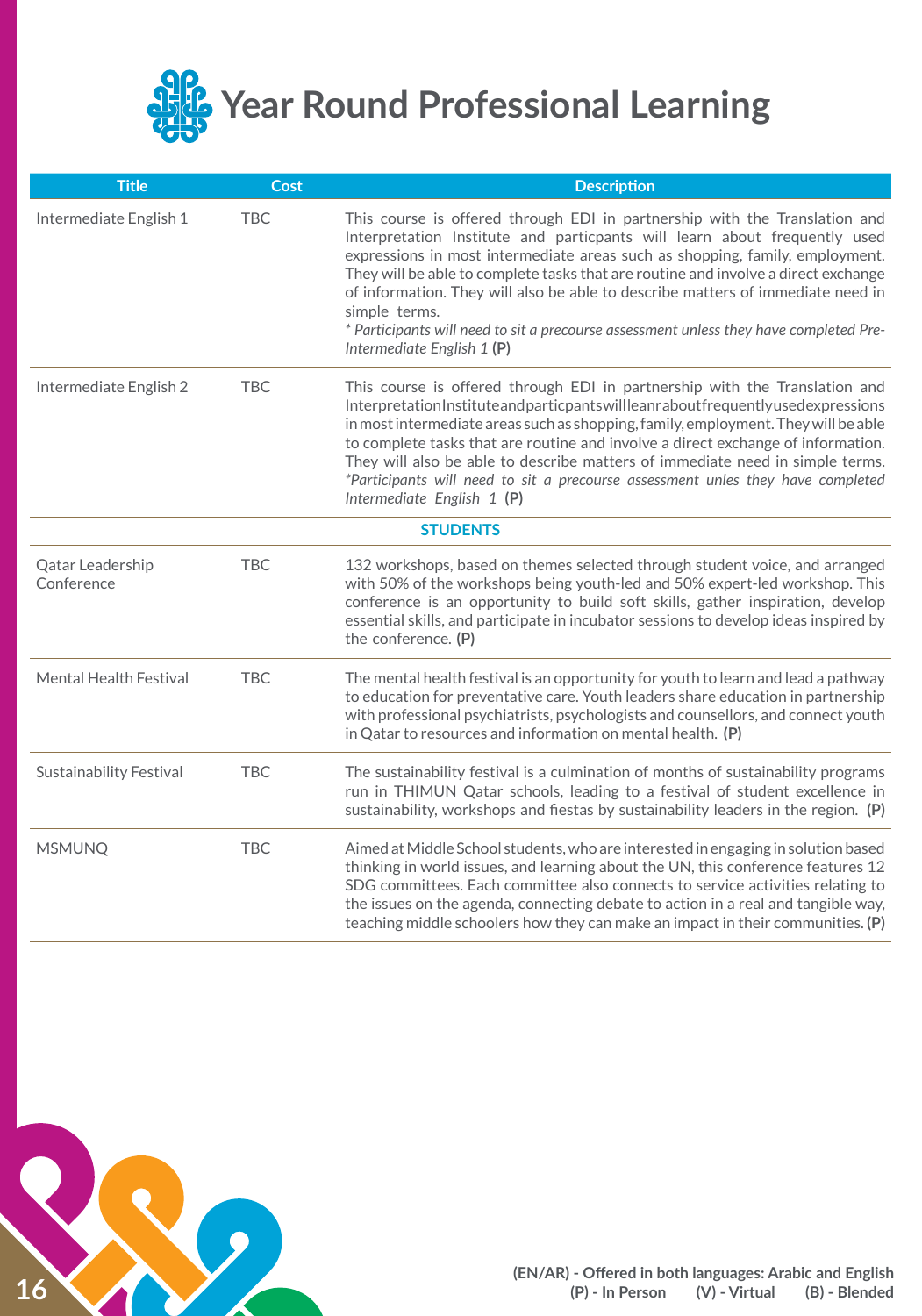<span id="page-16-0"></span>

#### **EdX Courses**

EdX is an online provider who partners with 160 top Universities such as MiT, Harvard and Berkley to provide over 3600 online courses, 916 of which are free.Their mission is to provide a world where every learner can access education. The majority of their courses can be completed for free, with an option to upgrade and self-fund if you wish to gain a certificate. The courses use asynchronous video lectures and interactive elements. They start at different times throughout the year.

Many of their short, free courses would be relevant for educators, school leaders, and staff in support roles. These include Ethical Leadership, Digital design, IELTS preparation,Teaching Online, Project management, Data analytics, Understanding business environments, Teaching for Critical Action and Unconscious Bias. Courses can be accessed at https://www.edx.org/

### **Edraak**

Edraak is an educational initiative to bring MOOCs to the Arabic-speaking world, developed by the Queen Rania Foundation for Education and Development in Jordan and EdX. It now has 2 million users registered for its Arabic medium courses. It also has a page of free pre-K-12 educational resources in Arabic. It can be accessed at https://www.edraak.org/

## **ThinkSmall Institute**

The Think Small Institute offers a wide range of learning opportunities which include options for both live-virtual training and self-paced eLearning for early childhood educators. Their subject matter experts design and deliver high-quality professional development that meets the unique requirements of educators wherever they are. Their courses are competitively priced and run throughout the year. The courses can be accessed at https://thinksmallinstitute.org/on-demand-catalog/

#### **Coursera**

Coursera is another online provider who partners with 200 Universities and organizations such as Google, Imperial College London and Stanford to provide over 5000 online courses, many of which are free and 4000 of which you can complete in a day. The majority of their courses can be completed for free, with an option to upgrade and self-fund if you wish to gain a certificate. The courses use asynchronous video lectures and interactive elements. They start at different times throughout the year.

Courses can be accessed at https://www.coursera.org/

A great thing about Coursera is that it offers courses in both English and Arabic. Faculty who wish to learn in Arabic can search courses using Arabic medium.